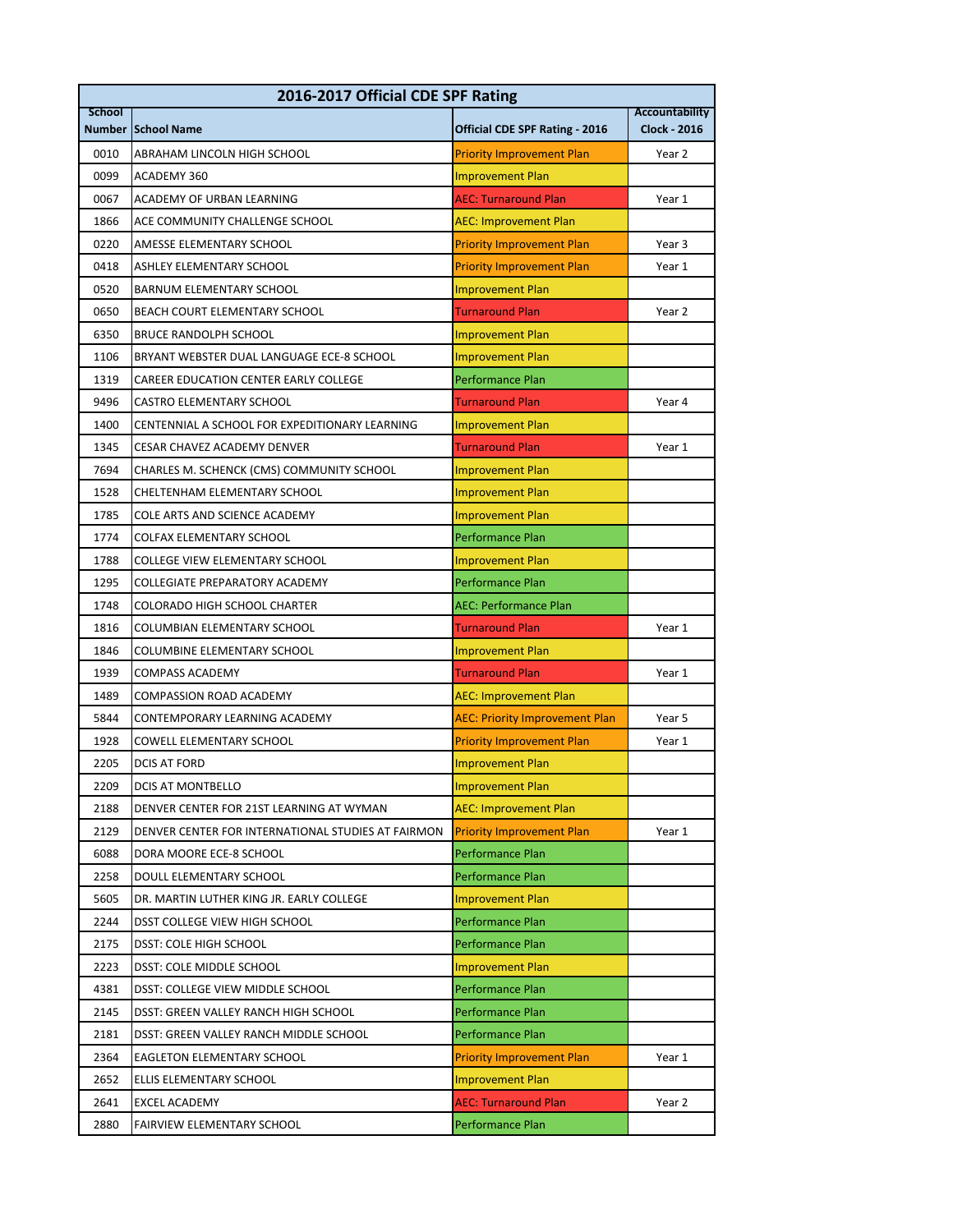| 4140 | <b>FARRELL B. HOWELL ECE-8 SCHOOL</b>         | <b>Improvement Plan</b>          |        |
|------|-----------------------------------------------|----------------------------------|--------|
| 3000 | <b>FLORENCE CRITTENTON HIGH SCHOOL</b>        | <b>AEC: Improvement Plan</b>     |        |
| 6970 | FLORIDA PITT-WALLER ECE-8 SCHOOL              | <b>Improvement Plan</b>          |        |
| 3032 | FORCE ELEMENTARY SCHOOL                       | Performance Plan                 |        |
| 3296 | GARDEN PLACE ELEMENTARY SCHOOL                | Performance Plan                 |        |
| 3426 | GILPIN MONTESSORI PUBLIC SCHOOL               | <b>Turnaround Plan</b>           | Year 4 |
| 3478 | GODSMAN ELEMENTARY SCHOOL                     | <b>Improvement Plan</b>          |        |
| 3512 | <b>GOLDRICK ELEMENTARY SCHOOL</b>             | Performance Plan                 |        |
| 3600 | <b>GRANT BEACON MIDDLE SCHOOL</b>             | Performance Plan                 |        |
| 3641 | GREEN VALLEY ELEMENTARY SCHOOL                | <b>Improvement Plan</b>          |        |
| 3655 | <b>GREENLEE ELEMENTARY SCHOOL</b>             | <b>Priority Improvement Plan</b> | Year 5 |
| 3704 | <b>GUST ELEMENTARY SCHOOL</b>                 | <b>Performance Plan</b>          |        |
| 4782 | HALLETT FUNDAMENTAL ACADEMY                   | <b>Turnaround Plan</b>           | Year 1 |
| 8054 | <b>HENRY WORLD SCHOOL GRADES 6-8</b>          | <b>Turnaround Plan</b>           | Year 3 |
| 2757 | <b>HIGH TECH EARLY COLLEGE</b>                | <b>Improvement Plan</b>          |        |
| 3990 | HILL CAMPUS OF ARTS AND SCIENCES              | <b>Turnaround Plan</b>           | Year 1 |
| 4074 | HOLM ELEMENTARY SCHOOL                        | Performance Plan                 |        |
| 3778 | INTERNATIONAL ACADEMY OF DENVER AT HARRINGTON | <b>Turnaround Plan</b>           | Year 2 |
| 4383 | JOE SHOEMAKER SCHOOL                          | <b>Turnaround Plan</b>           | Year 1 |
| 4444 | JOHN F KENNEDY HIGH SCHOOL                    | <b>Improvement Plan</b>          |        |
| 4450 | JOHNSON ELEMENTARY SCHOOL                     | <b>Turnaround Plan</b>           | Year 1 |
| 4494 | JUSTICE HIGH SCHOOL DENVER                    | <b>AEC: Turnaround Plan</b>      | Year 5 |
| 4498 | KAISER ELEMENTARY SCHOOL                      | Performance Plan                 |        |
| 4656 | <b>KEPNER MIDDLE SCHOOL</b>                   | <b>Turnaround Plan</b>           |        |
|      |                                               |                                  | Year 4 |
| 4730 | KIPP DENVER COLLEGIATE HIGH SCHOOL            | Performance Plan                 |        |
| 4507 | KIPP MONTBELLO COLLEGE PREP                   | <b>Priority Improvement Plan</b> | Year 1 |
| 4500 | KIPP MONTBELLO ELEMENTARY                     | Performance Plan                 |        |
| 4509 | KIPP NORTHEAST DENVER LEADERSHIP ACADEMY      | Performance Plan                 |        |
| 4732 | KIPP SUNSHINE PEAK ACADEMY                    | Performance Plan                 |        |
| 4762 | KNAPP ELEMENTARY SCHOOL                       | Performance Plan                 |        |
| 4795 | KUNSMILLER CREATIVE ARTS ACADEMY              | <b>Performance Plan</b>          |        |
| 5255 | LAKE INTERNATIONAL SCHOOL                     | <b>Improvement Plan</b>          |        |
| 5044 | LEGACY OPTIONS HIGH SCHOOL                    | <b>Turnaround Plan</b>           | Year 1 |
| 3340 | LENA ARCHULETA ELEMENTARY SCHOOL              | Performance Plan                 |        |
| 5448 | MANUAL HIGH SCHOOL                            | <b>Priority Improvement Plan</b> | Year 3 |
| 3647 | MARIE L. GREENWOOD ACADEMY                    | <b>Improvement Plan</b>          |        |
| 5578 | MARRAMA ELEMENTARY SCHOOL                     | <b>Turnaround Plan</b>           | Year 1 |
| 5608 | MATHEMATICS AND SCIENCE LEADERSHIP ACADEMY    | <b>Turnaround Plan</b>           | Year 2 |
| 5644 | MAXWELL ELEMENTARY SCHOOL                     | <b>Performance Plan</b>          |        |
| 5716 | MC MEEN ELEMENTARY SCHOOL                     | <b>Improvement Plan</b>          |        |
| 5685 | MCGLONE ACADEMY                               | Performance Plan                 |        |
| 5826 | MERRILL MIDDLE SCHOOL                         | <b>Performance Plan</b>          |        |
| 5621 | <b>MONARCH MONTESSORI</b>                     | <b>Improvement Plan</b>          |        |
| 6002 | MONTCLAIR ELEMENTARY SCHOOL                   | <b>Improvement Plan</b>          |        |
| 6188 | MUNROE ELEMENTARY SCHOOL                      | Performance Plan                 |        |
| 6254 | NEWLON ELEMENTARY SCHOOL                      | Turnaround Plan                  | Year 1 |